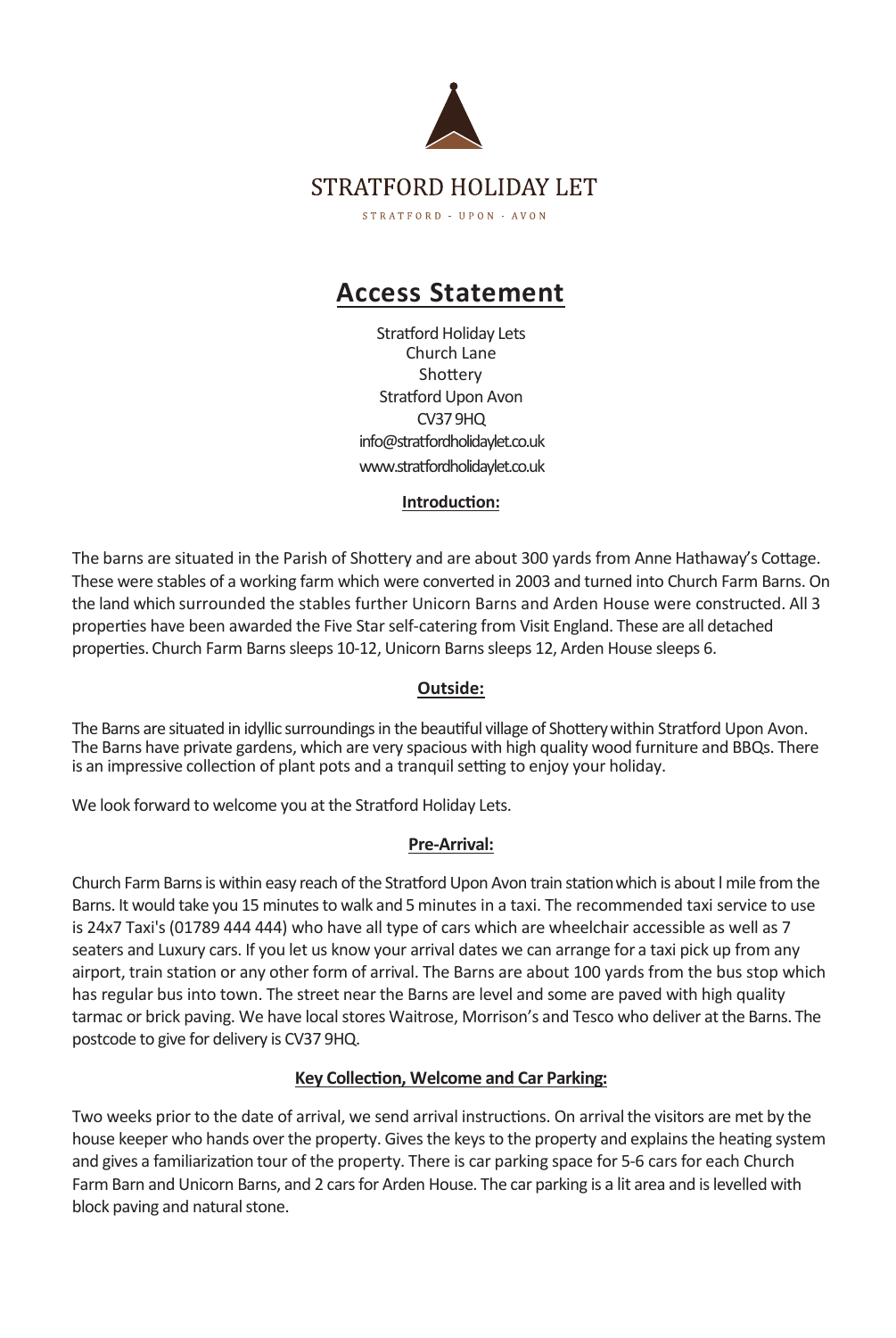# **CHURCH FARM BARNS**

(Sleeps 10-12 People)

The barn has 2 downstairs double bedrooms, 1 with en-suite. It is suitable for people who have assistance from other people to do tasks. The other bedrooms are upstairs and not accessible. The property is on different levels as this was a conversion from stables. The main door is 138 cm wide. Church Farm Barns has 1 downstairs king size bedroom with an en-suite shower room. All the doors are handcrafted and 82cm wide. The door handles and the light switches are all at an accessible height. There is another downstairs bedroom which is a double. A big family bathroom, which has ample room for a wheelchair to maneuver. The toilet height is 43 cm and there are hand rails fitted to the bath. There is also a shower stool available.

**Lounge**-All sofas are high backed and M&S. There is a color TV, DVD and CD player which are all remote controlled.

**Dining** - There is a large dining table with seats (12) and there is an unobstructed room for any person in wheelchair.

**Kitchen** - Made from solid oak and is extremely well equipped with an electric oven, microwave, hob, large fridge & freezer, dishwasher and washing machine. The height of the work surface is 36 cm.

**Bedroom** - There is ample room in the downstairs room to move a wheelchair. The bed height is 59.5 cm. The mattress is a pocket sprung mattress and the linen is either John Lewis or M&S. There is a TV in each of the downstairs bedroom with a remote control.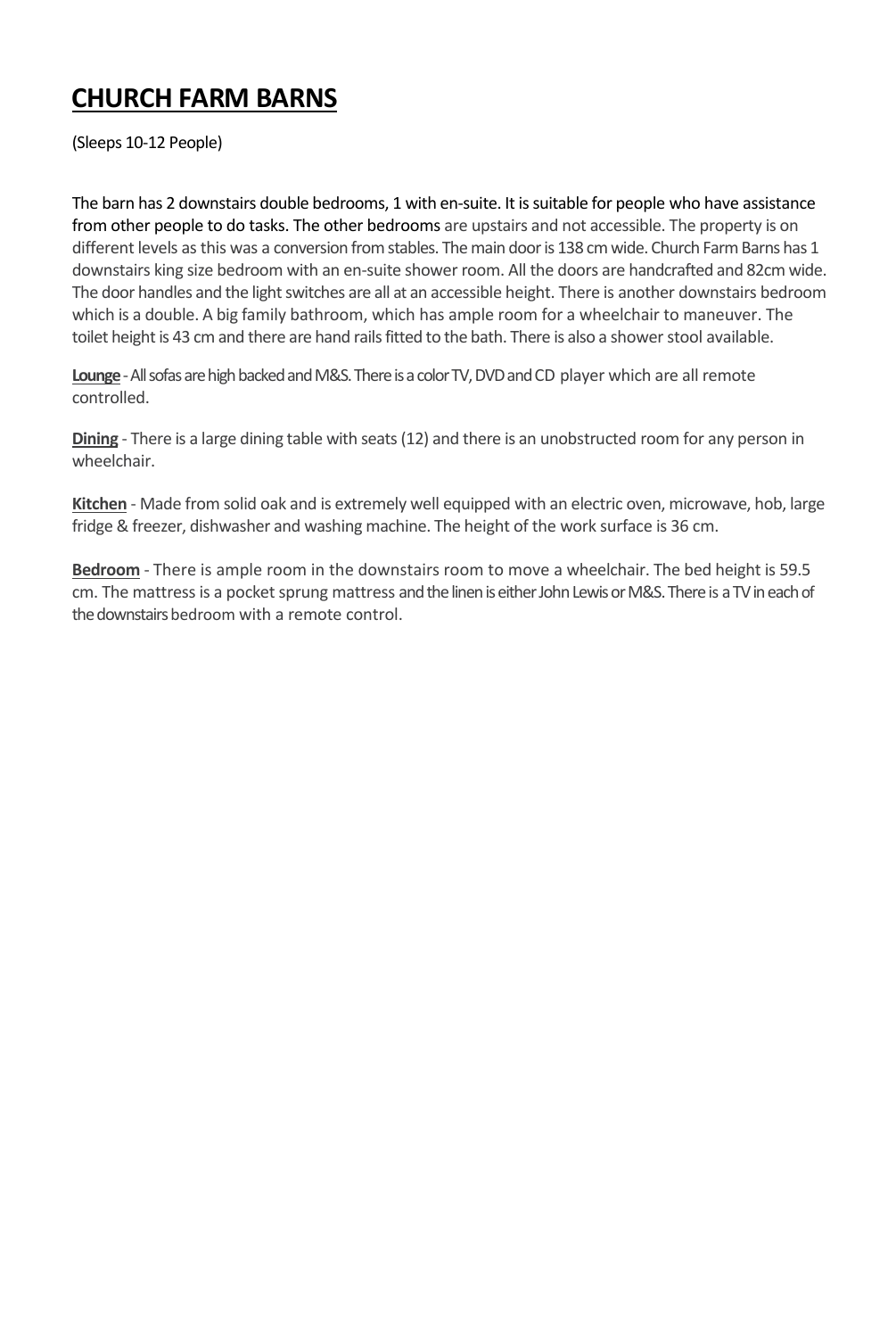# **UNICORN BARNS**

(Sleeps 12)

Unicorn Barns is designed for the traveler who is in a wheelchair, Unicorn Barns has two bedrooms i.e. one double bedroom and one twin bedroom on one level and from the parking you just flow into the barn to the room the en-suite to the lounge to the dining and the kitchen. All are on the same level, easily accessible. There are no ramps or steps to the property the doorway is level and is 125 cm wide. The door handles and light switches are easily accessible and are at 114 cm. Windows are opened by one hand operation at easy accessible height. Four bedrooms are on first floor.

**Lounge** - Beautiful hand crafted furniture, sofas from John Lewis, hand crafted chaise-lounge and beautiful settee, all are high hacked and comfortable. There is a color TV, DVD player and are remote controlled.

**Dining** - There is a large bespoke dining table with seats (12-14). The table unobstructed room for 8 people in a wheelchair to enjoy a hearty meal.

**Kitchen** - Made from hand crafted solid oak and is equipped with John Lewis crockery, cutlery etc., there is an oven, washing machine, dishwasher, American fridge freezer, microwave, hob etc. The kitchen is very wide for 2 wheelchairs to move around. The height of the work surface is 36 cm.

**Bedroom** - There are two downstairs bedrooms, 1 king size-double and 1 twin. There is a TV in each room with remote control. There is ample room to manoeuvre a wheel chair.

**Bathroom** - Each downstairs bedroom has a private en-suite shower room. The twin room has a shower as well as a bath. Both showers are walk in showers. There are grab rails for assistance.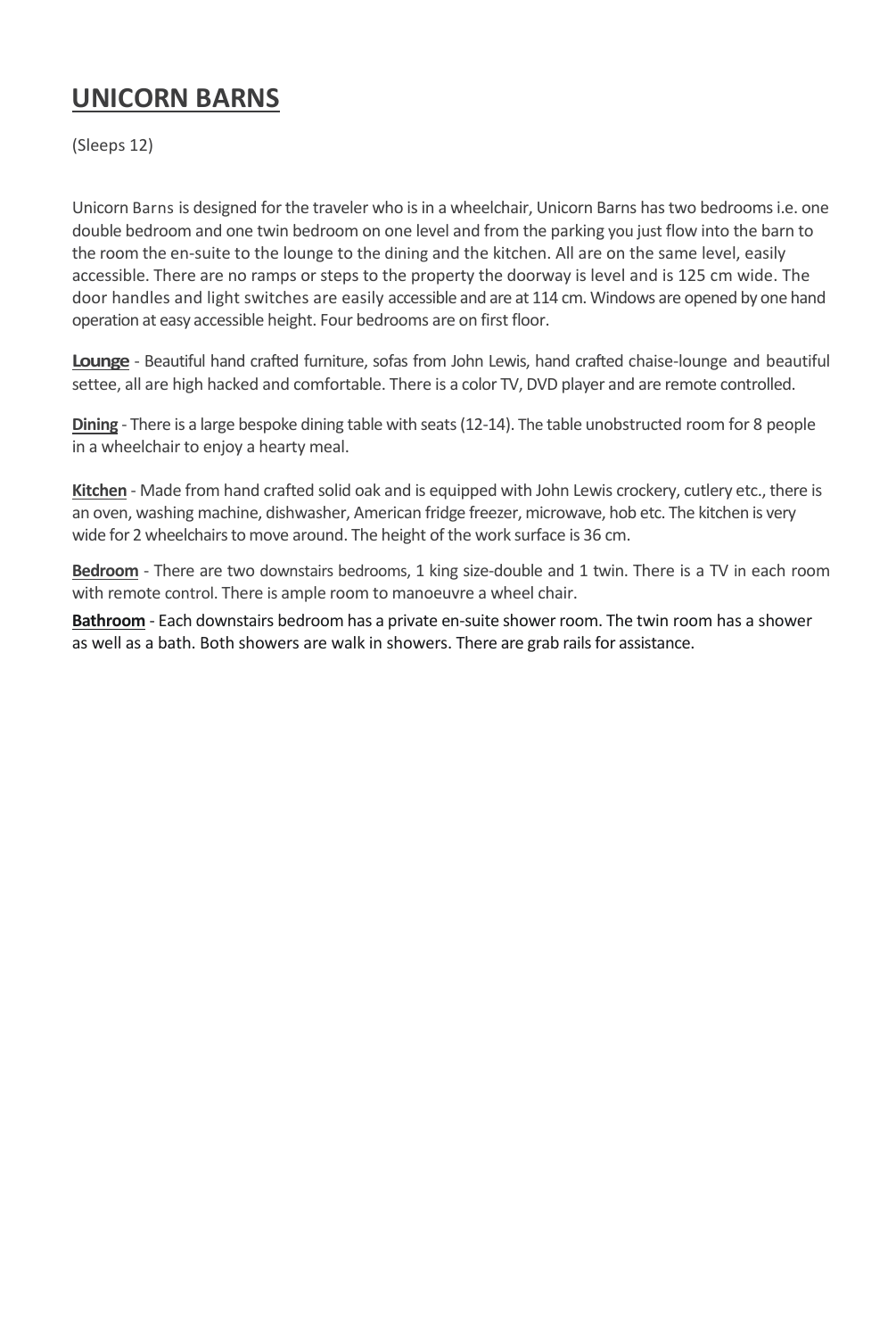# **ARDEN HOUSE**

(Sleeps 6)

This new build in January 2014 has one downstairs double bedroom and a wet room which is suitable for anyone who is in a wheelchair some or all of the time but do have the assistance from other people to do tasks like cooking. There are two accesses to the property, one is from the steps of the courtyard of Unicorn Barns and the other doorway is from the main road, the second doorway has no steps and the wheelchair can easily be wheeled in the property. The doorway is level and is 59 cm wide. All the doors are solid oak and -cm wide. The door handles and large light switches are at an accessible height.

**Lounge**- All 3 sofas are high backed and offer good lumber support, there is a color TV and a DVD player- all remote controlled.

**Kitchen-Diner** - Made from hand crafted solid oak and is equipped with John Lewis crockery, cutlery etc., there is an oven, washing machine, dishwasher, American fridge freezer, microwave, hob etc. The kitchen is very wide for 2 wheelchairs to move around. The height of the work surface is 36 cm. The dining table is solid oak and in the kitchen. There is ample room for a wheelchair to manoeuvre. There is a level floor from the kitchen to the lounge to the bedroom to the courtyard.

**Bedroom** - Double king-size bedroom. The bed is heavy country Sheesham wood with pocket sprung mattress. There is a TV with a remote control. \_

**Bathroom** - It is a wet room and wheel-in shower.

# **Items Provided Free:**

Shower stool. Bath seat (scat that fits in the bath). Perching stool. Assistance rails.

## **Hiring Equipment:**

We recommend shop mobility for hiring any equipment like electric wheelchairs etc., they are near to us and provide a good service the contact number is 01789 414534 and the email is shop.mobility@stratforddc.gov.uk.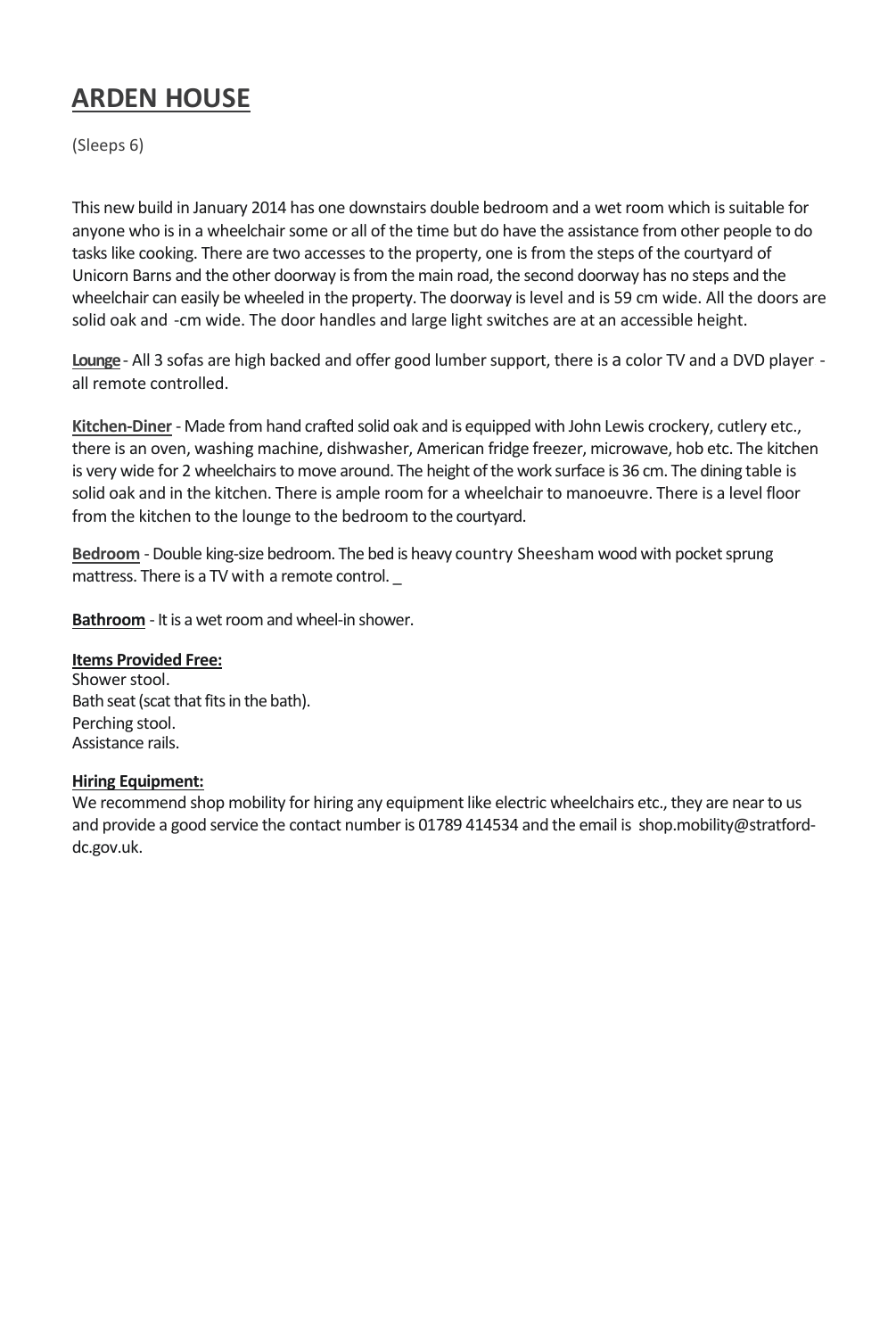# Terms and Conditions for Unicorn Barns, Church Farm Barns and Arden House

PLEASE READ THIS CAREFULLY, WHEN YOU MAKE A HOLIDAY RESERVATION REQUESTWITH US (WHETHER BY EMAIL, TELEPHONE OR POST), THESE CONDITIONS ARE DEEMED TO HAVE BEEN ACCEPTED BY YOU.

### **HOLIDAY CONFIRMATION AND PAYMENT**

**1.** (a) A binding contract shall exist between the Holidaymaker and the Property Owner subject to these booking conditions

(b) A holiday confirmation will be issued to the Holidaymaker upon receipt by the OWNER of a deposit in respect of 50% of the total rental charge plus the relevant booking fee of £29.99 per property, per week or per short break. The balance of such rental shall be paid to the PROPERTY OWNER 13 weeks prior to the commencement of the holiday and 15 weeks for non UK holidaymakers. Short breaks of less than 7 nights are payable in full. The balance shall be collected automatically if we hold card details of the guest but if the monies was paid by some other method, then the guest must remit the balance so that we receive the payment by the due date. Should we not receive the balance by the due date (or should the card transaction is declined or not authorized) then we will attempt to contact the guest using the contact details with which we have been supplied, but it nonetheless remains the guest's responsibility to ensure the balance is paid on time. If the balance is still not received, the owner reserves the right to cancel the holiday booking and the deposit paid by the Holidaymaker will be forfeited and the Holidaymaker shall have no claim against the OWNER for compensation or reimbursement whatsoever.

(c) Booking received by the OWNER in respect of holidays due to commence within thirteen weeks thereafter must be accompanied by payment of the rental charge for the holiday period in full plus a booking fee of £29.99 per property, per week or per short break.

(d) (i) The prices stated on the website are cash prices. Any charges raised against the OWNER by its bank for handling dishonored cheques, bank transfers, credit card companies or any payments, must be reimbursed by the Holidaymaker to the OWNER within 7 days of the OWNER'S request to do so.

- (ii) Holidaymakers from overseas must make payments in pounds sterling.
- (e) The OWNER reserves the right to refuse any booking.
- (f) The OWNER reserves the right to correct any error in both advertised and confirmed prices.

Please note all prices are in GBP and non UK Holidaymakers are required to pay the conversion currency to GBP.

### **DEPOSIT**

**2.** There is a £250 "Good House Keeping" deposit on Church Farm Barns and Unicorn barns only, this is payable 13 weeks before the holiday is to start both for short breaks and full weeks. The deposit shall be paid back to 8 weeks after the holiday is finished after checking the items on the inventory for breakages/loss. "Good House Keeping" will include acceptable minimum cleanliness of the properties when the guest leave. The refundable housekeeping deposit for Arden House is £150.

There is a handing taking over certificate done on arrival and departure of the guests.

For non UK Holidaymakers all monies are paid in full 15 weeks before the holiday is to commerce including the deposit. There is a fees charged by the bankers for this facility.

#### **CHANGES BY THE HOLIDAYMAKER**

**3.** A binding contract shall exist between the Holidaymaker and the Property Owner subject to these booking conditions.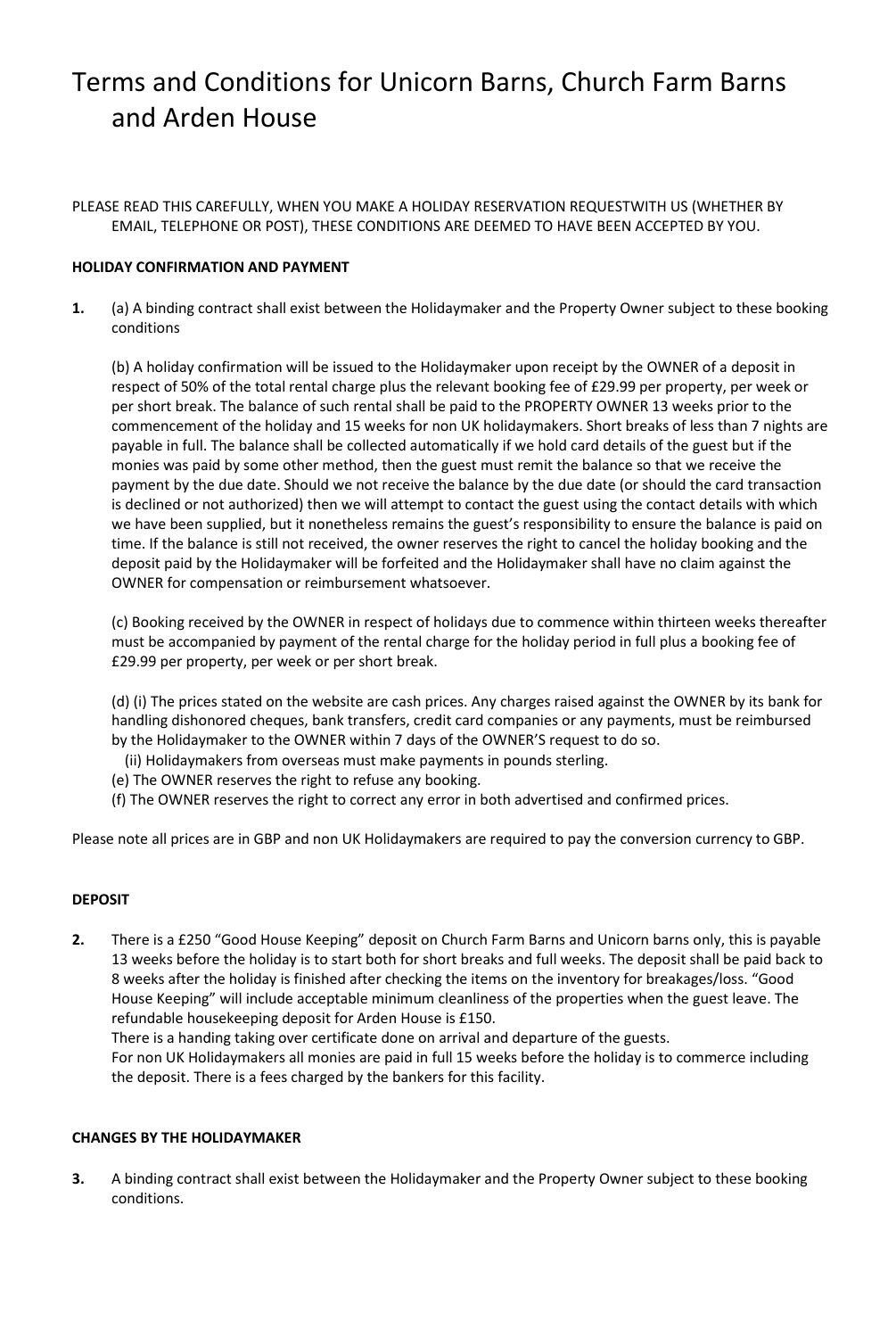#### **CANCELLATION BY THE HOLIDAYMAKER**

**4.** (a) The Holidaymaker should notify the OWNER immediately and in writing of any intention to cancel the holiday booking. The cancellation only takes effect when the OWNER has received written confirmation from the Holidaymaker.

(b) If the OWNER is unable to re-let the holiday accommodation for the period of the cancelled holiday, all monies paid by the Holiday maker to the OWNER (including booking fees and any fees for extras) shall be forfeited to the Holidaymaker.

(c) If the holiday accommodation is re-let, monies received by the OWNER for the re-let holiday, less the deposit, booking fee and any extras already paid by the Holidaymaker, may be refunded to the Holidaymaker within 2 weeks after the re-let holiday has taken place.

(d) No refunds will be given on cancelled Short Break Holidays whether or not the holiday accommodation is re-let.

(e) Holiday cancellation insurance is not provided by the OWNER and is not included in the price of the holiday. All Holidaymakers are recommended to take independent advice on appropriate holiday insurance.

### **CANCELLATION OR CHANGES BY THE OWNER**

**5.** (a) In the event of the OWNER being unable to arrange the holiday accommodation requested by the Holidaymaker, or if the Property booked by the Holidaymaker becomes unavailable for whatever reason, the OWNER will endeavor to arrange alternative accommodation for the guest the costs of which may vary and to be paid by the guests.

(b) The OWNER is not liable for the additional cost of any alternative accommodation which must be paid by the Holidaymaker.

(c) If the offer of alternative accommodation is not accepted by the Holidaymaker within 28 days, a refund of all monies paid will be given by the OWNER.

(d) The holiday will be cancelled if the balance of the monies along with the good housekeeping deposit is not paid before 13 weeks of the holiday start date. For short breaks no refunds are made and for full week bookings monies may be paid if the property is re-let.

(e) For package tours no refunds are made.

#### **RESPONSIBILITIES OF THE HOLIDAYMAKER**

**6.** During the period of the holiday, the Holidaymaker undertakes the following:

(a) That the number of people occupying the Property will not exceed the number stated on the booking form. (Extra beds/camp bed are charged). If it does the Property Owner/Caretaker can refuse to allow the Holidaymaker to take possession of the property or make the Holidaymaker leave the accommodation before the end of the holiday. If that happens the holiday is treated as being cancelled by the Holidaymaker and the Holidaymaker shall have no claim against Stratford Holiday lets for compensation or reimbursement whatsoever. Holiday maker will be asked to leave the accommodation before the end of the holiday and the Holidaymaker is liable for financial penalty as deemed fit by the owner.

(b) That the property will be used solely for the purpose of a holiday by the Holidaymaker and his party. No guests are allowed.

(c) To show due consideration for the other parties. If the Holidaymaker abuses the property or displays dangerous, offensive or rude behavior to the Property Owner/Caretaker or any 3<sup>rd</sup> parties (e.g. neighbours), the Property Owner/Caretaker has the right to ask the Holidaymaker to leave the accommodation before the end of the holiday. If this happens Stratford holiday lets shall treat the holiday as being cancelled by the Holidaymaker and the Holidaymaker shall have no claim against Stratford Holiday Lets for compensation or reimbursement whatsoever.

(d) To allow the Property Owner or his representatives access to the property at any reasonable time during the period of the holiday;

(e) To keep the property and all furniture, utensils, equipment, fixtures and fittings in the property in the same state of repair and condition as at the commencement of the holiday and to ensure that at the end of the holiday the property is left in the same state of order and cleanliness in which it was found. The Property Owner reserves the right to levy an additional charge for any extra cleaning required after the Holidaymaker's occupancy any for any consequential loss. The Holidaymaker will not change the layout of the furniture or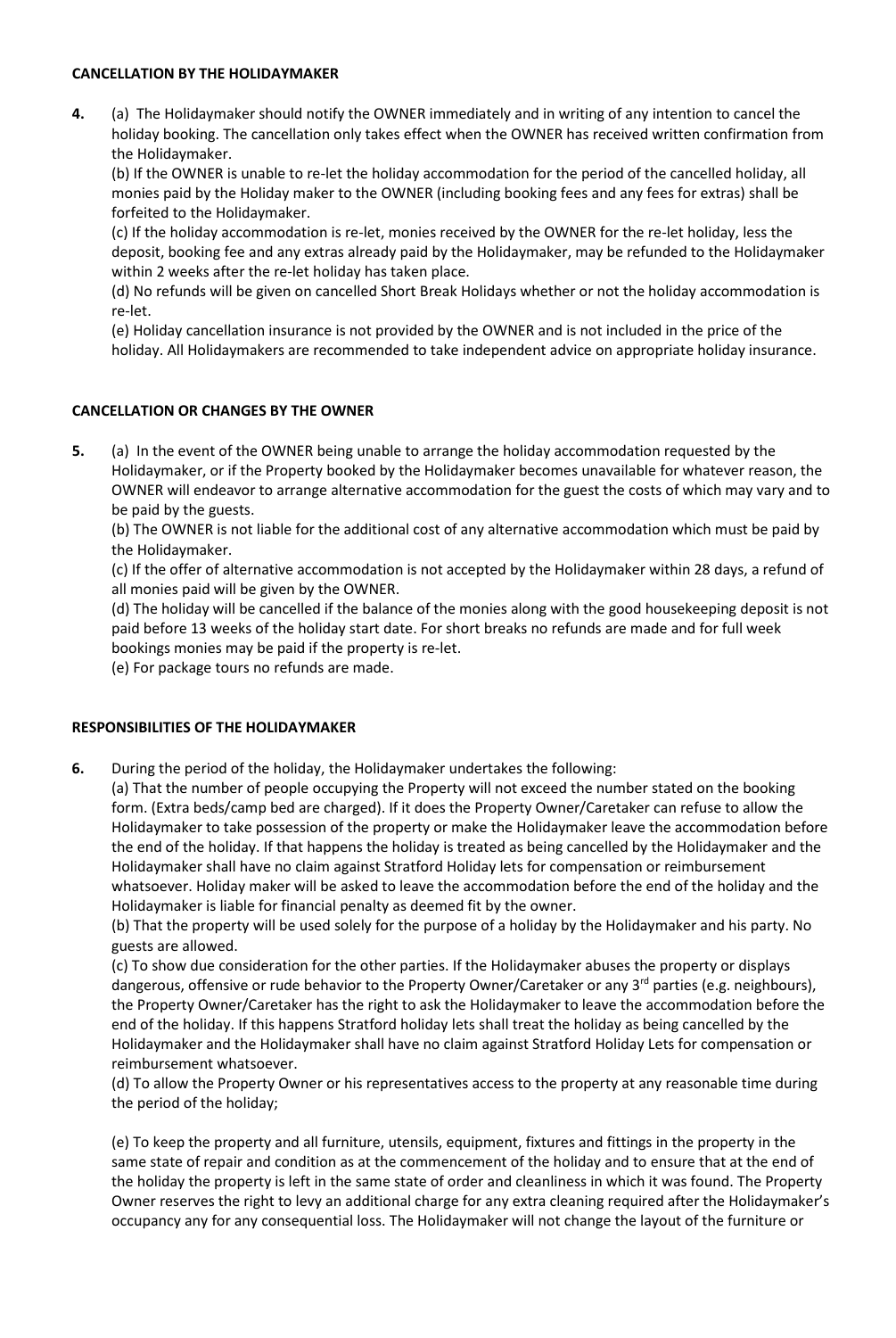move the furniture around in the house and is liable for any damages done to the furniture during this change including scratches/bruises on the furniture to include cosmetic damage.

(f) To report as soon as possible to the Property Owner any breakages or damage caused by the Holidaymaker during the holiday and to reimburse the Property Owner with the cost of replacement. The Property Owner reserves the right to make a claim against the Holidaymaker for repair or loss as a result of damage caused;

(g) To notify all other members of the Holidaymaker's party of these conditions;

(h) To arrive after 4 pm on the arrival day and to vacate the property by 10.30 am on the day of departure unless prior arrangement has been agreed with the Property Owner.

(i) The Holidaymaker's vehicles and their contents and the Holidaymakers' personal belongings are left at the property during (and after) the period of the holiday entirely at the risk of the Holidaymaker.

(j) The Holidaymaker must not (without the express permission of the Property Owner) allow any person other than guests booked and staying in the property for their holiday to use the facilities and amenities of the property.

(k) All payments on credit cards attract a charge of 2.50% as banker's handling fees. Amex is charged at 2.95%.

(l) The Holidaymaker will not have any other people other than the mentioned during the booking staying in the property during the stay. If the parties of the people change before the holiday is to start it will be intimated to the management at the earliest.

The Holidaymaker will not charge groups of people staying in the property from the start to the end of the stay thought the number could be the same. It will be the same names of people who started the holiday to the end of the holiday that are allowed to stay in the property. It is not acceptable for the Holidaymaker to have a group that started the holiday leave after a day or two and a new group comes though one or two people remain from the original group. There will not be a turnover of people during a group's stay.

The management may cancel the holiday and/or put financial penalty equal to number of people that have stayed extra pro rata.

There will not be people staying in caravans or cars which are over and above the stated number and names of people staying at the property. This situation shall be financially penalised/holiday cancelled at the discretion of the management.

Dogs/any pets are not allowed even in caravans/cars. Pets are not allowed in the premises of the property which includes gardens and any other area of the property.

Caravans, vans or buses are normally not allowed but a prior permission may be taken in writing or email which will incur extra charges.

(m) All items let by the Holidaymakers at the property will attract a P&P fees of £9.99 for sending by normal post if the package is less than 1 kg and between 1-5 kg will be £14.99. After 14 days of not claiming the item it shall be given to the local charity.

(n) Cars/vehicles left behind shall be charged at £12.99 per day. If not claimed after 3 days' vehicle shall be notified the police.

(o) Christmas and New Year charged at quoted price plus £400 for Unicorn Barns and Church Farm Barns.

#### **NON UK HOLIDAYMAKERS**

**7.** We shall hold the booking for 15 weeks before the holiday is to start. A refund shall be given minus an administrative charge of £14.99 per booking in case failure to get Visa.

### **PETS**

**8.** (a) Pets are NOT allowed at any of the properties. If a Holidaymaker takes a pet to a property, the Property Owner/Caretaker can refuse to allow the Holidaymaker to take possession of the property or make the Holidaymaker leave the accommodation before the end of the holiday. If this happens, the owner shall treat the holiday as being cancelled.